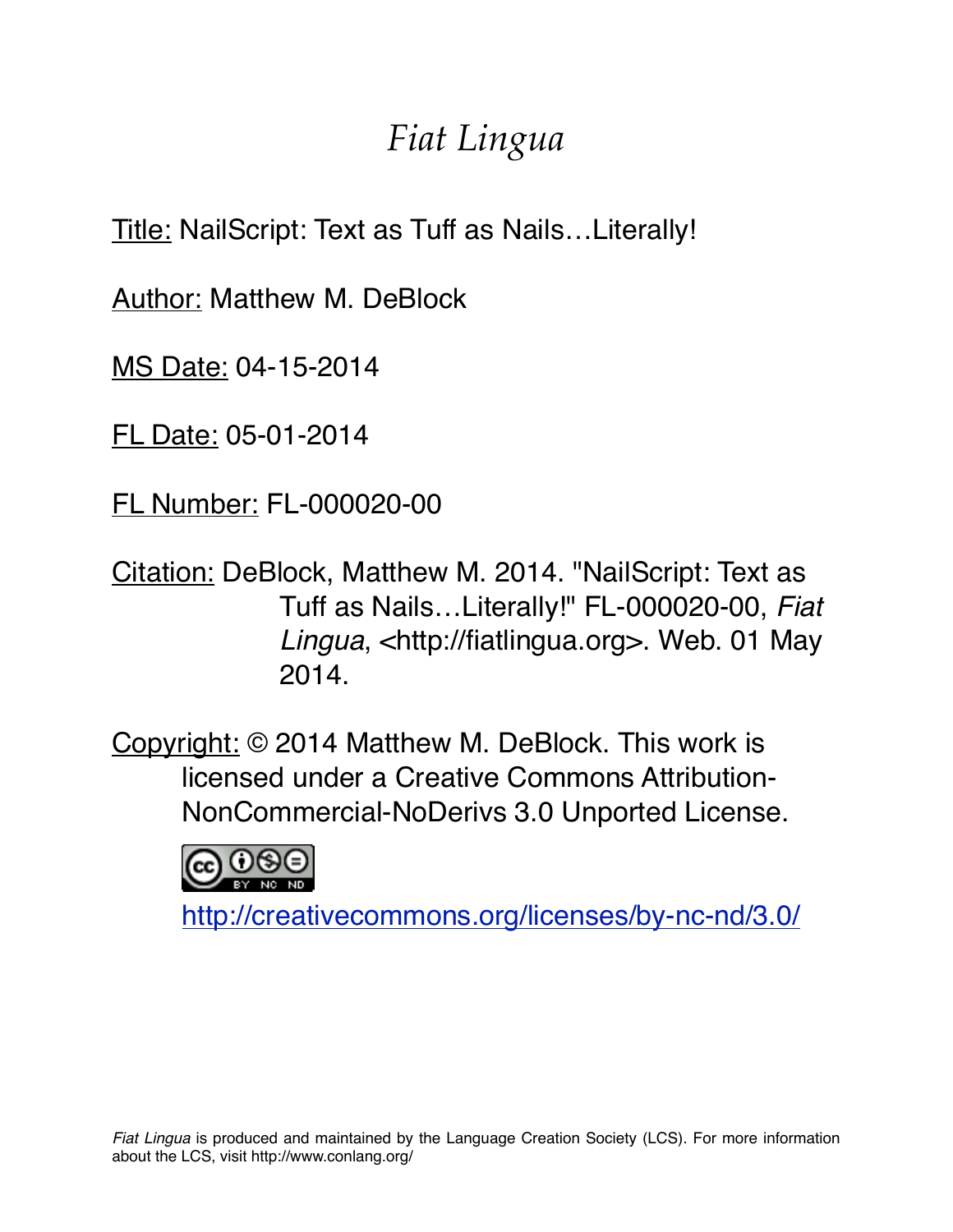

Inspired by Cuneiform and shoddy carpentry, NailScript is a constructed Script or "conscript". A Conscript is an invented writing system, or a form of code. NailScript differs from most conscripts in that it is designed to allow text to be written with nails and a hammer as opposed to pen, pencil or engraving.

The script can be written with standard writing tools, but the true efficiency and unique characteristics of the script don't come into play unless it is written with nails. It obviously does not compete with other writing systems in standard measures, it is meant for special application and novelty.

The main advantages specific to writing with nails are:

- 1. **Depth Layers** Unlike writing with a pen or pencil, when you lay one nail on top of another nail you can see which is above and which is below. This means the actual sequence in which the "lines" were drawn is available. Unlike with a pen, if you were to draw an X for example you would not know which line was drawn first and which second. With nails it would be obvious because the first nail would be underneath the second nail.
- 2. **Directional** The head of a bent nail is very distinct from the entry point without a head, making the direction of "line" also visible. Something very hard to identify with lines drawn by pen or pencil.
- 3. **Durable** Iron nails are strong, and will last significant weathering, unlike inks and paints. Lower quality nails will rust if exposed to the elements, but even this will likely outlast any form of ink/paint based writing.
- 4. **Readily available**. Nails and hammers are universally available and cheap. If you wanted to leave text of a similar "permanence" special tools and materials would be required for standard scripts.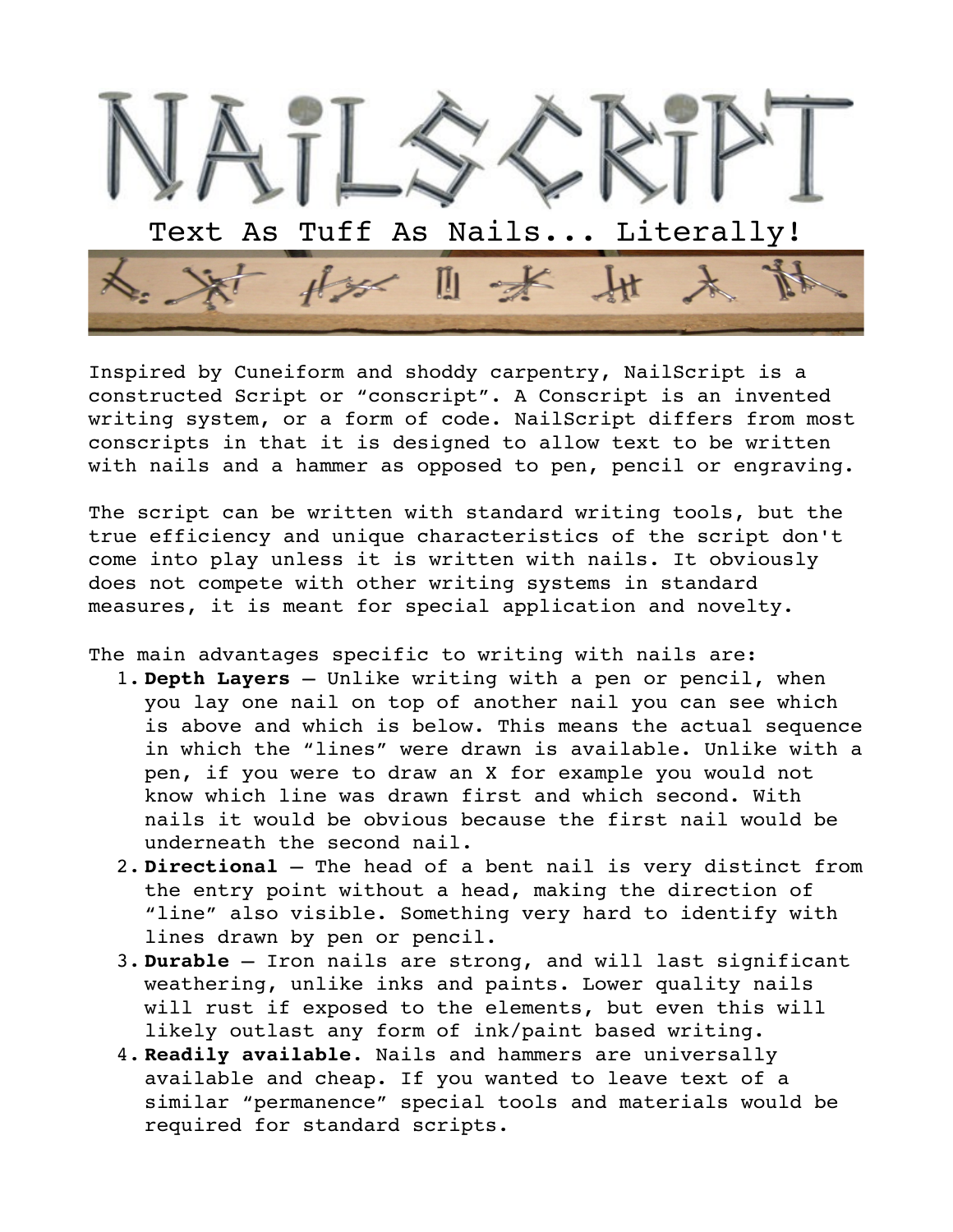

げっけっ キィーソースキー・シートン エキーヘーン This example above spaces each letter individually. Letters can be "sucked together tightly" to save space in many places. トト, ヘヘ!i、 ノli、ー、 !!! ヘー!、 、!!! i、ヽ **ゴント・・・ ソープー・・ レイン ゴーシーン** The real fun begins when you start to allow nails to be laid over top of other nails **VA YALLY ALAMA III ALAMA**  $\iint_{\mathbb{R}} \mathbf{1}_{\mathcal{N}_0} \mathbf{1}_{\mathcal{N}_1} \mathbf{1}_{\mathcal{N}_2} \mathbf{1}_{\mathcal{N}_1} \mathbf{1}_{\mathcal{N}_2} \mathbf{1}_{\mathcal{N}_2} \mathbf{1}_{\mathcal{N}_1} \mathbf{1}_{\mathcal{N}_2} \mathbf{1}_{\mathcal{N}_2}$ 

In this example some nails are overlapped. There are white outlines around each nail so if you look closely you can see which is below and which is above. Not all nails can overlap all other nails of course, 2 vertical nails of course are difficult, if not impossible, to overlap. In this example I only use overlaps when it preserves the left-right order (the lower nail is also always the left-most nail.)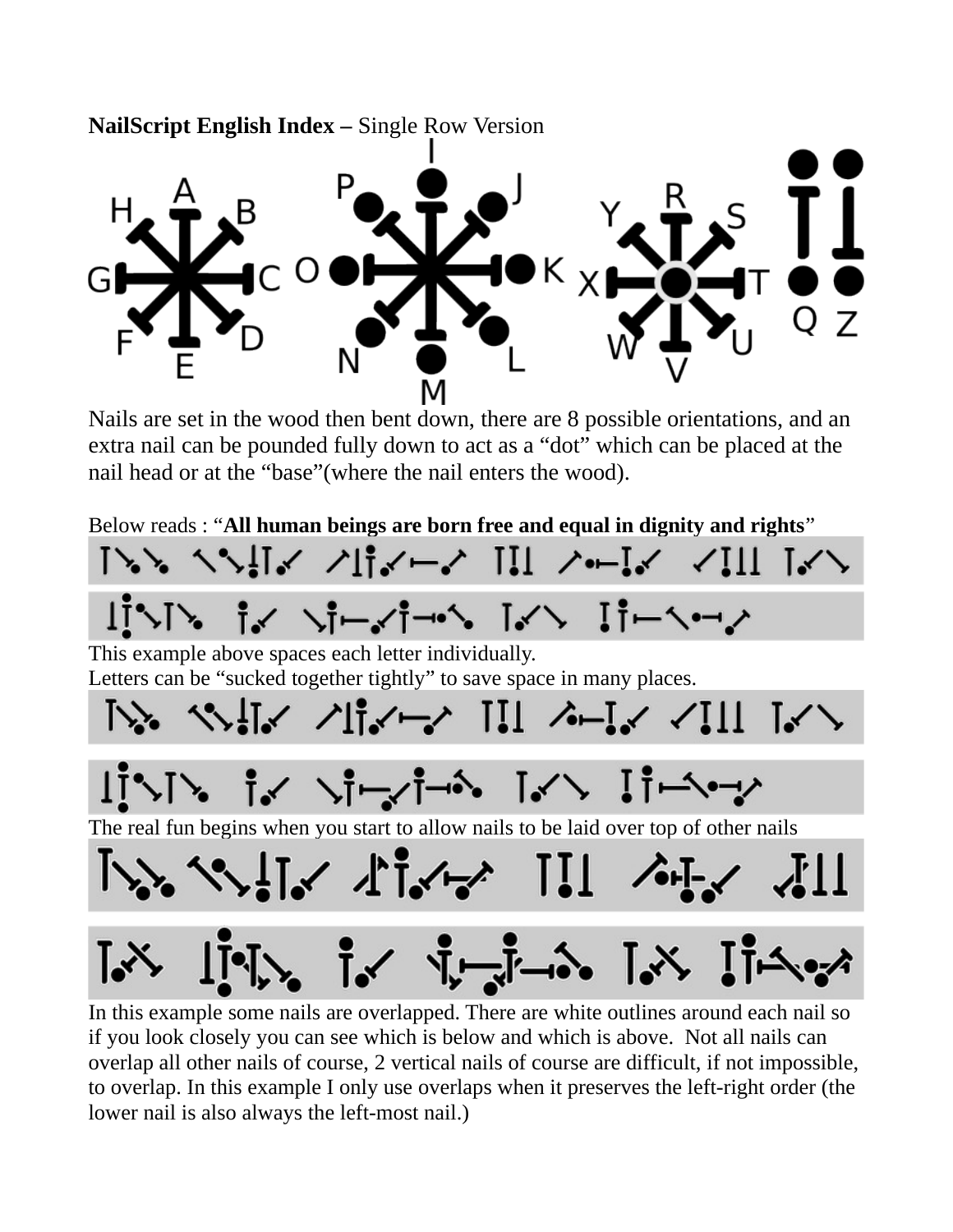Rats Nest style



In this example the nails are overlapped almost as much as possible. The sequence of letters is primarily preserved by the layers. Previous letters are underneath following letters.

One must be careful with the "dots" and make sure that they are not laid down in ways that make it unclear which nail they belong to. You could consider conserving some nails by allowing letters to "share dots" but I have not used this at all yet.

You can actually get very creative in how to bundle them up into tight "rats nests" of what look like "a 6 years olds attempt to hammer nails" and with simple rules like bottom layer  $\rightarrow$  top layer, as well as "top  $\rightarrow$  bottom, left to right (when the first rule does not make it clear) letter sequence is preserved and it is legible.

The longer the nail, the more you can overlap.

Here is a real life version.

(Layers are pretty obvious in the picture, even more obvious in real life)



On the next page are zoomed in higher quality pics of the words. As you can see this "rats nest" style may be hard to read in a low quality picture, but it is quite easy in real life.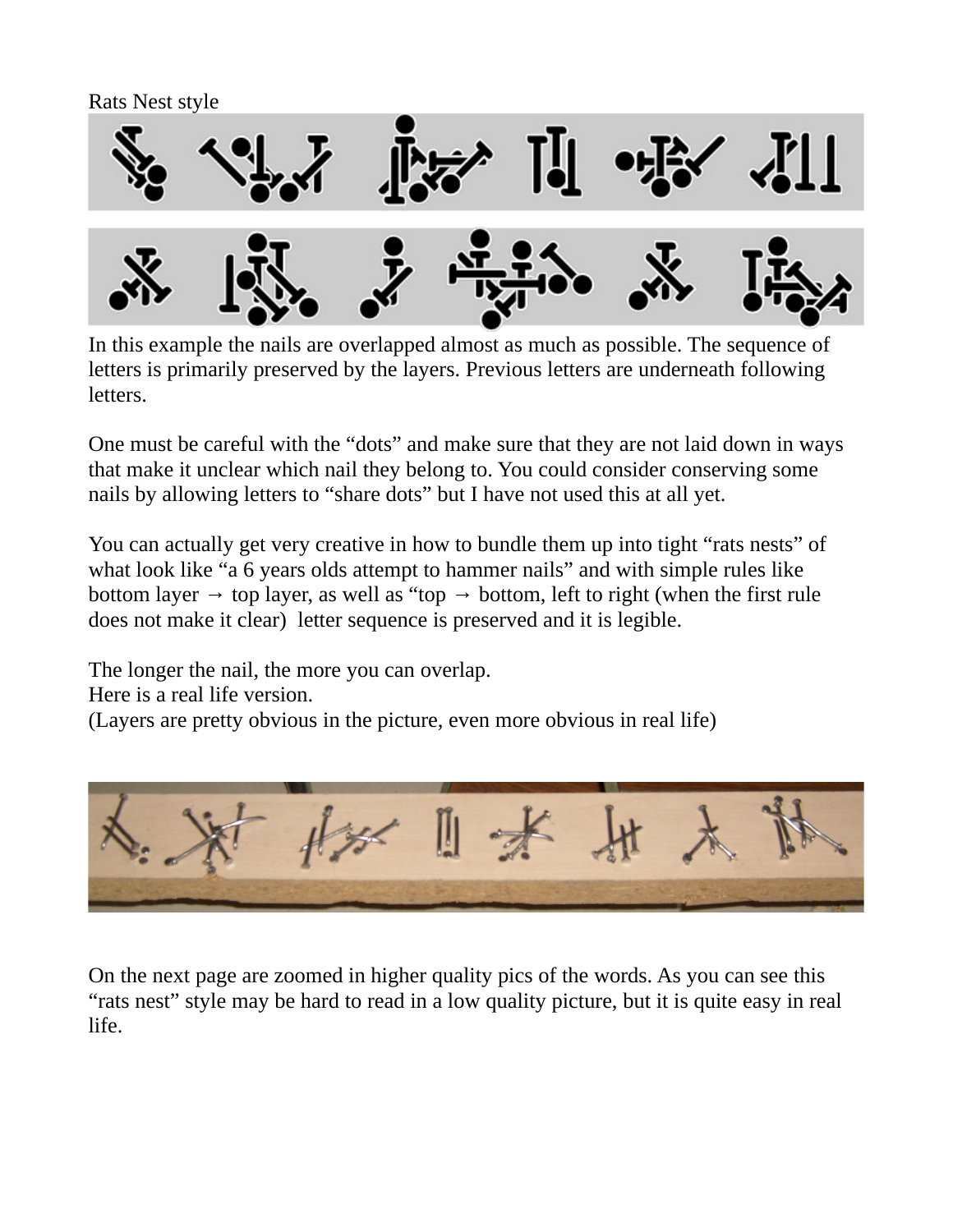



**Are Born Free**



**And Equal**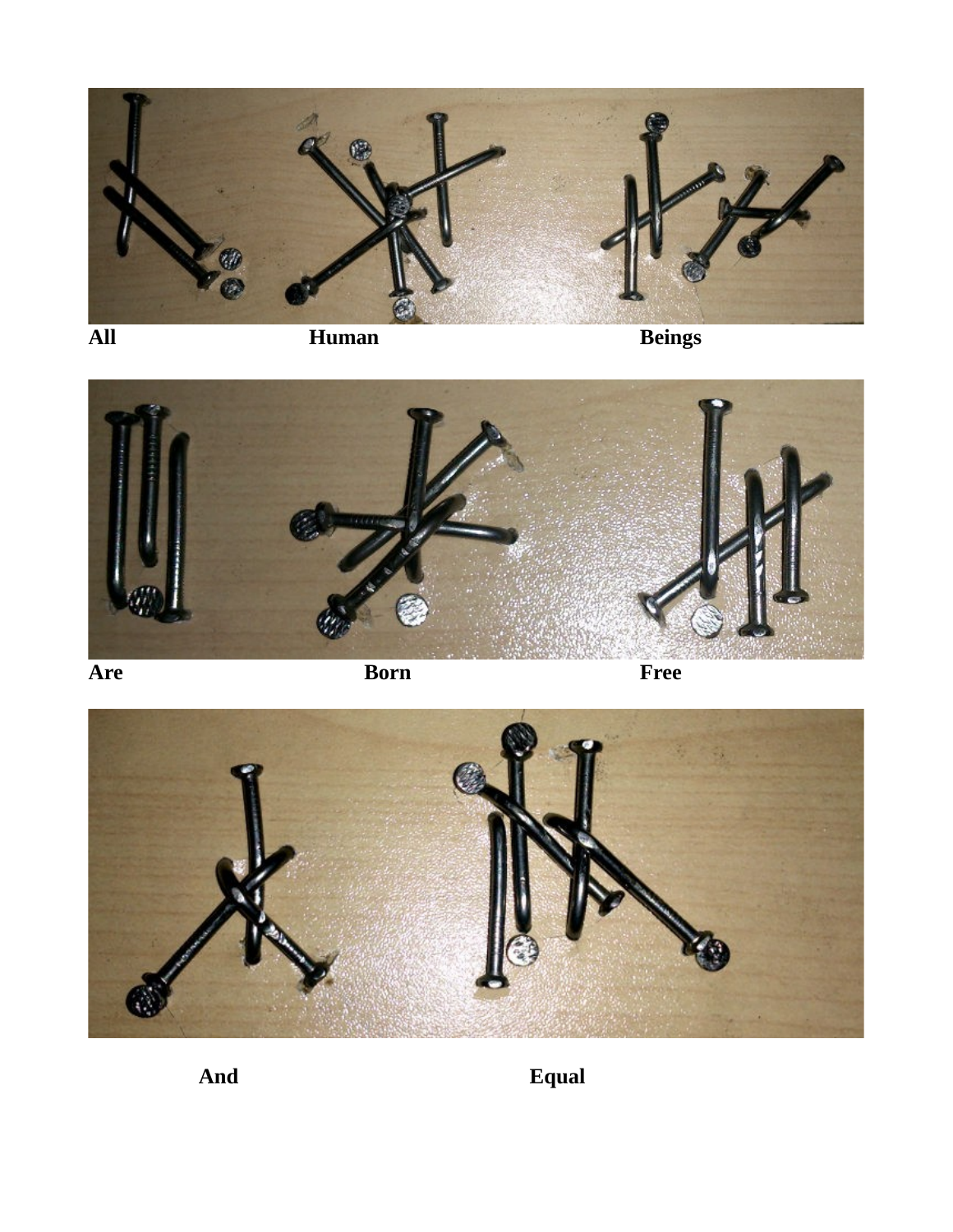**NailScript English Index –** Double Row Version

In this version of NailScript there is an imaginary line dividing the board horizontally into 2 rows. If you find it difficult to read or write without seeing the line, you can easily grab something long and straight and score a line down the board, using a nail or anything sharp, so you can see the mid-line as you hammer in the nail.

In the index above imagine the mid-line crosses through the middle of the circles. Unlike the Single row version, the double row version splits letters between the 2 rows.

I use the "dot" on the center line as a "space character" which allows the words to be drawn slightly tighter together (space between words is smaller) than the single row version. I do not use dots in the middle because there are more possibilities available in the double row version, and by omitting dotted horizontal lines the letters can be tightened up together more without risk of ambiguity. It would be hard to draw multiple horizontal stokes together and still be clear which a dot belongs to.

Below reads : "**All human beings are born free and equal in dignity and rights**"



This example above spaces each letter individually.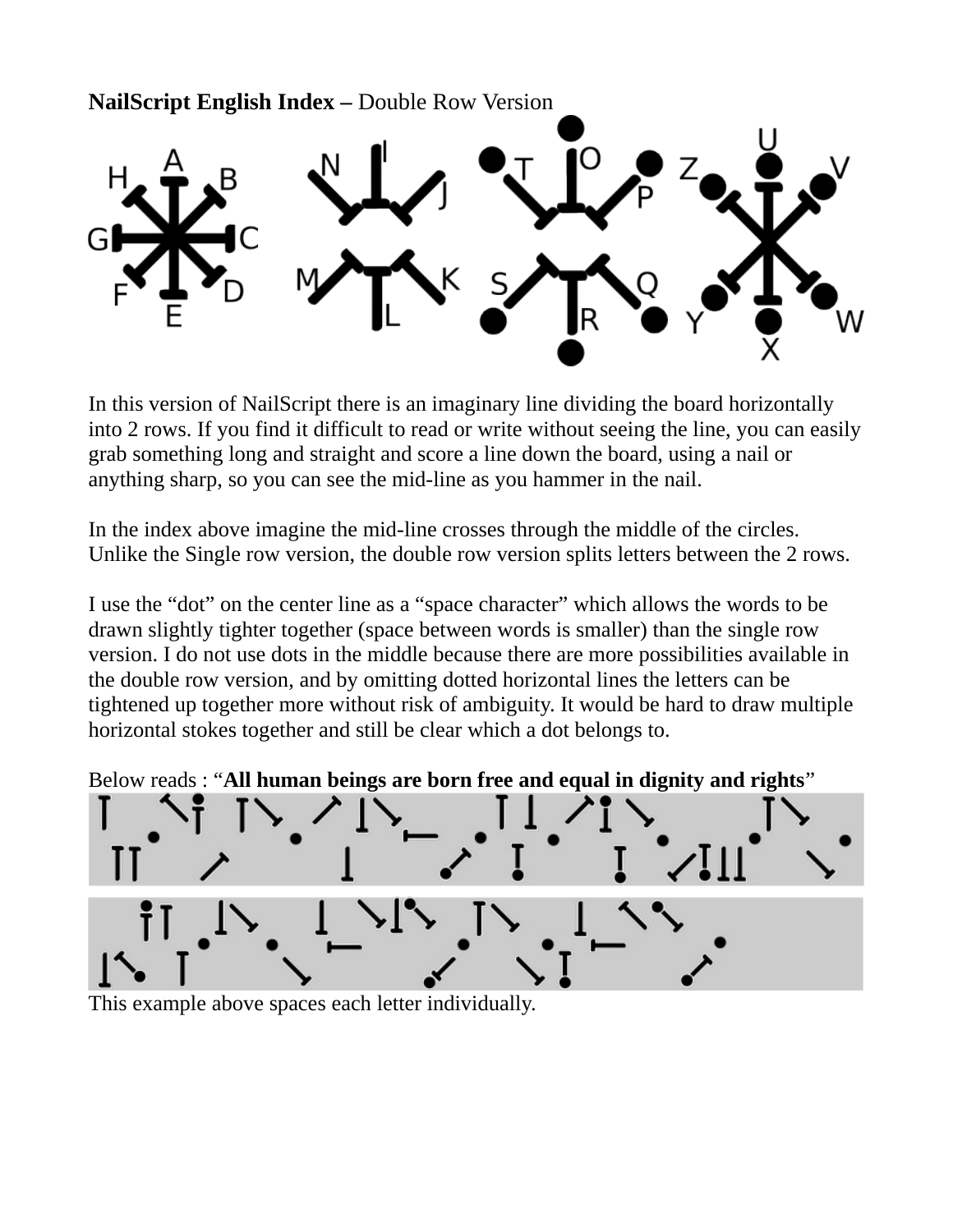Next you can allow letters to exist sharing space vertically. To do this I prefer to use the rule "read left to right, and when there are letters in both the top and bottom rows, read top first, then read bottom, then move again to the right."

This means you can only "piled up", using both rows simultaneously, roughly one quarter of the time (on average). "Left Top + Right bottom" can be merged, but "Left Bottom + Right Top Cannot", needless to say "Top+Top" and "Bottom+Bottom" cannot be merged in this way either

In the next picture you will see the above text again using this simple "pile-up" rule.



Notice, for example, the first word "ALL", the A and first L share space. The first 2 letters D and I in "DIGNITY" (3rd word, second line) cannot share space because that would read "ID" not "DI". You could choose to reverse this rule, but either way, how often you can save space is "luck of the draw". Or you could choose to always save space and hope the reader can figure out the ambiguity from context.

Finally you can overlap letters. The sequence will be obvious by simply seeing which nail was "laid down first", as it will be the nail on the bottom layer.

In double row NailScript there is much less opportunity to overlap when compared to the single row version. This is simply because every time you switch from top row to bottom row, or bottom row to top row, you must stop overlapping.

Double Row NailScript sacrifices the ability to compress each word into a "rats nest", but the having the extra dimension of rows allows a better "horizontal compression", largely because it allows for more distinct letters, which allows us to just drop the horizontal lines, and horizontal lines are what consume the most horizontal space.

If the board you are writing on is wide then double row nail script likely make best use of space. If the board is narrow then Single row NailScript is easier employ.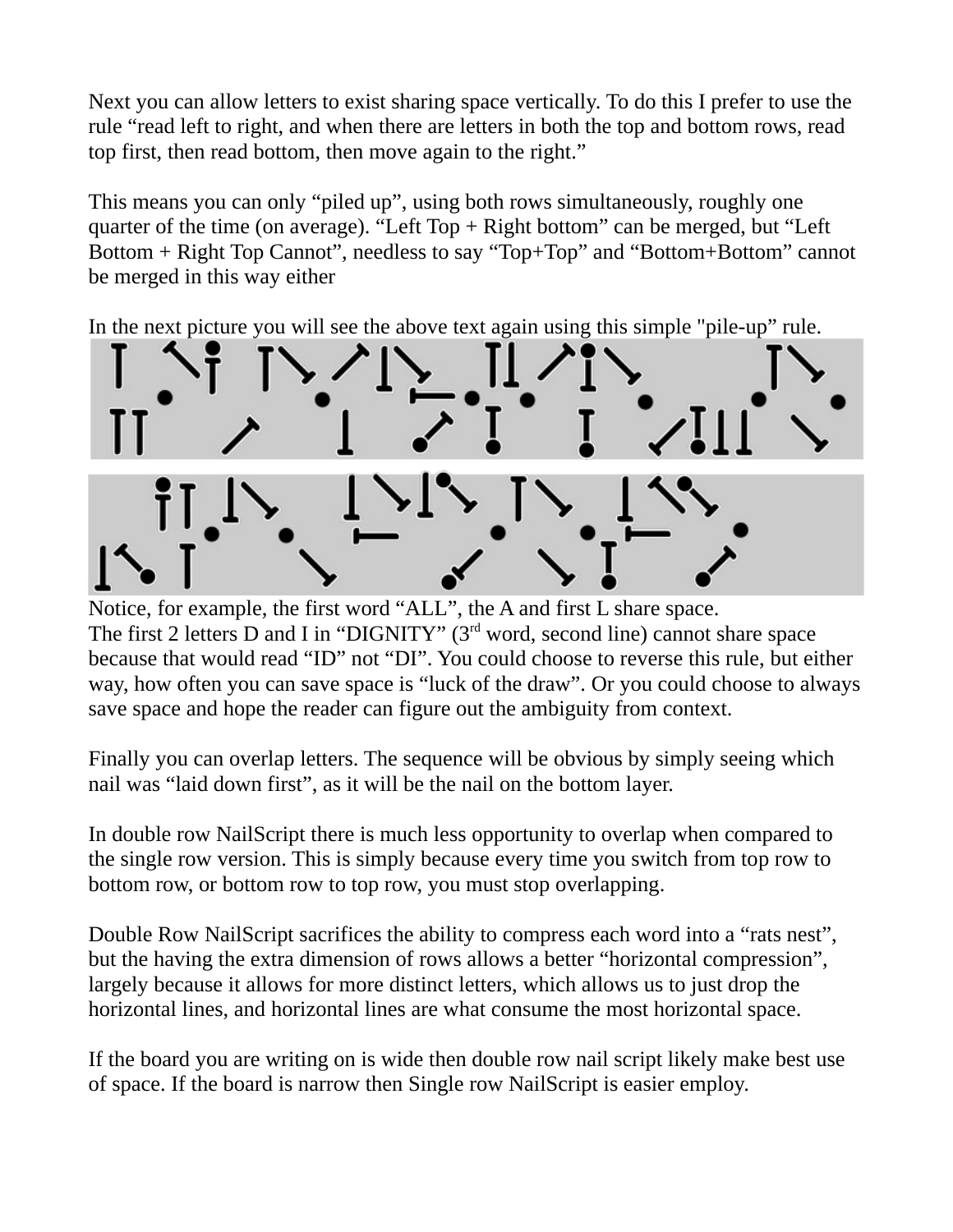

This example is the same text again but it employs overlapping when it is possible to overlap.



In the picture above I have tried to overlap the nails as much as possible. This example shows a "relatively clear" version of what I call "minor ambiguity". Notice the word "Beings. The letters E and I both start at nearly identical "horizontal offsets". It is not entirely clear if it is spelled BEINGS or BIENGS.

It is rather obvious from context which is correct, but I personally prefer to avoid such ambiguities. In this case it is used because it allows compressing the word together and more overlapping, a sort of way of getting around "top-bottom/bottom-top" switching which normally limits the opportunity for overlaps.